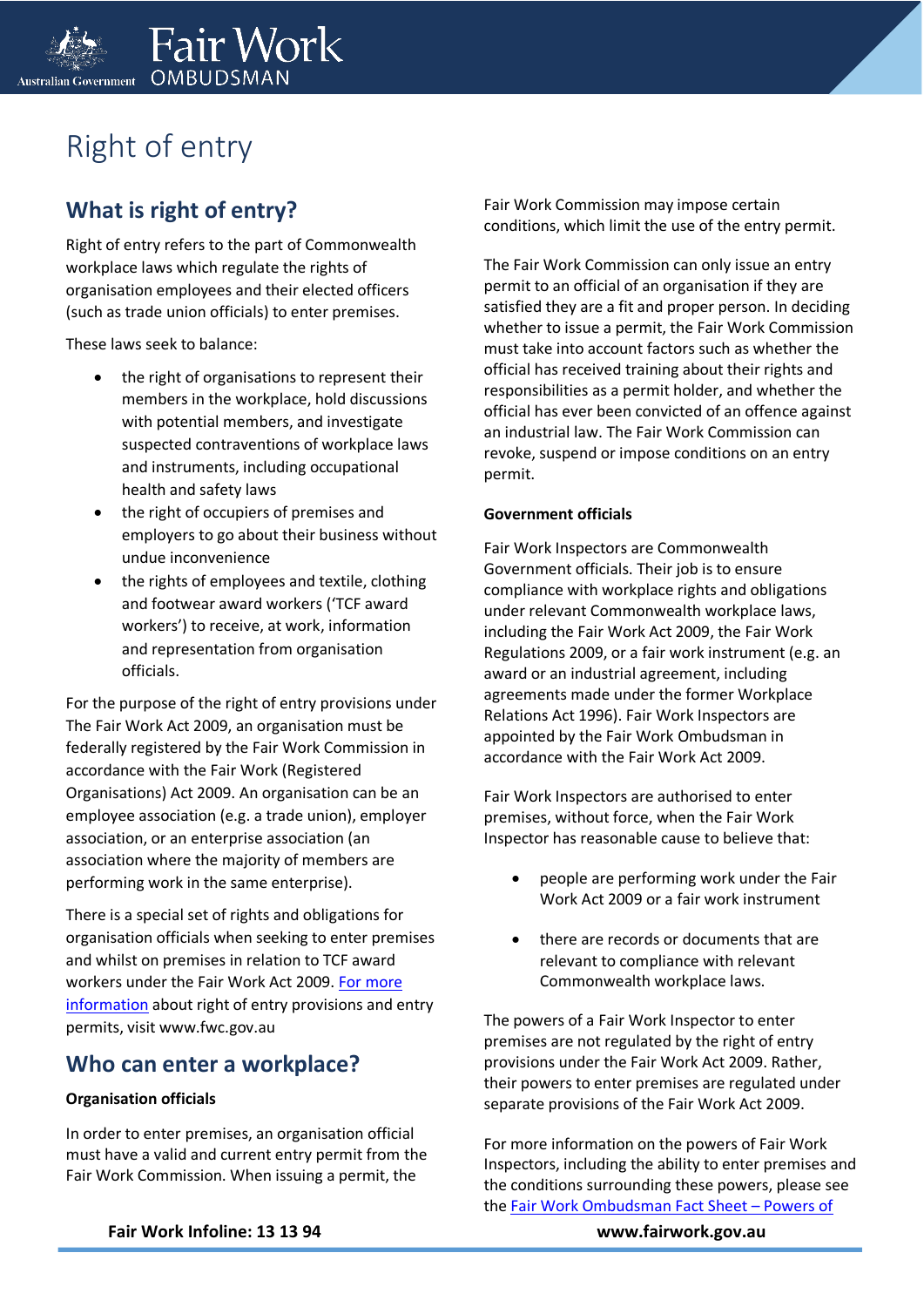[Fair Work Inspectors](https://www.fairwork.gov.au/how-we-will-help/templates-and-guides/fact-sheets/about-us/powers-of-fair-work-inspectors) at www.fairwork.gov.au/howwe-will-help

## **What rights can be exercised on the premises by an organisation official?**

An organisation official who has a right of entry permit (called a permit holder) may enter premises, and exercise rights whilst on the premises, for the purpose of investigating a contravention of the Fair Work Act 2009 and other instruments. The permit holder must have reasonable grounds for suspecting a contravention has occurred or is occurring.

The permit holder can only exercise these rights if all the following are met:

- the suspected contravention relates to or affects at least one member of the permit holder's organisation
- the organisation is entitled to represent the industrial interests of that member
- the member performs work on the premises
- unless the Fair Work Commission has issued an exemption certificate, an entry notice is given to the occupier of the premises and any affected employer, during working hours at least 24 hours, but not more than 14 days, before the entry.

If an exemption certificate has been issued, although notice does not need to be given, the certificate must be given to the occupier and the affected employer as soon as practicable after entry.

**Note:** [the forms relating to entry to premises](https://www.fwc.gov.au/) such as an entry permit, entry notice or exemption certificates are available at www.fwc.gov.au

A permit holder must provide an entry notice to the occupier providing at least 24 hours' notice, but no more than 14 days' notice, before entering premises to hold discussions.

The entry notice must specify:

- the premises to be entered
- the day of entry
- the organisation the permit holder belongs to
- the section of the Fair Work Act 2009 that authorises the entry
- particulars of the suspected contravention
- a declaration by the permit holder that they are entitled to represent the industrial interests of an employee who performs work at the premises
- the provision of the organisation's rules which entitles the organisation to represent the member or TCF outworker.

Existing right-of-entry permits must include:

- the permit holder's full name
- the name of the organisation that applied for the entry permit.

From 1 July 2019, all new right-of-entry permits must also include:

- an expiry date for the entry permit
- a recent photograph of the permit holder that:
	- o show's the holder's full face and
	- o meets requirements that are considered appropriate by the Fair Work Commission
- the permit holder's signature.

Permit holders can keep using their existing permits until 1 October 2019. From then, they'll either need to:

- get a new right-of-entry permit from the Fair Work Commission, or
- show their current permit and suitable photo ID.

Whilst on the premises, the permit holder may do the following:

- inspect any work, process, or object relevant to the suspected contravention
- interview any person about the suspected contravention:
	- who agrees to be interviewed and
	- whose industrial interests the permit holder's organisation is entitled to represent.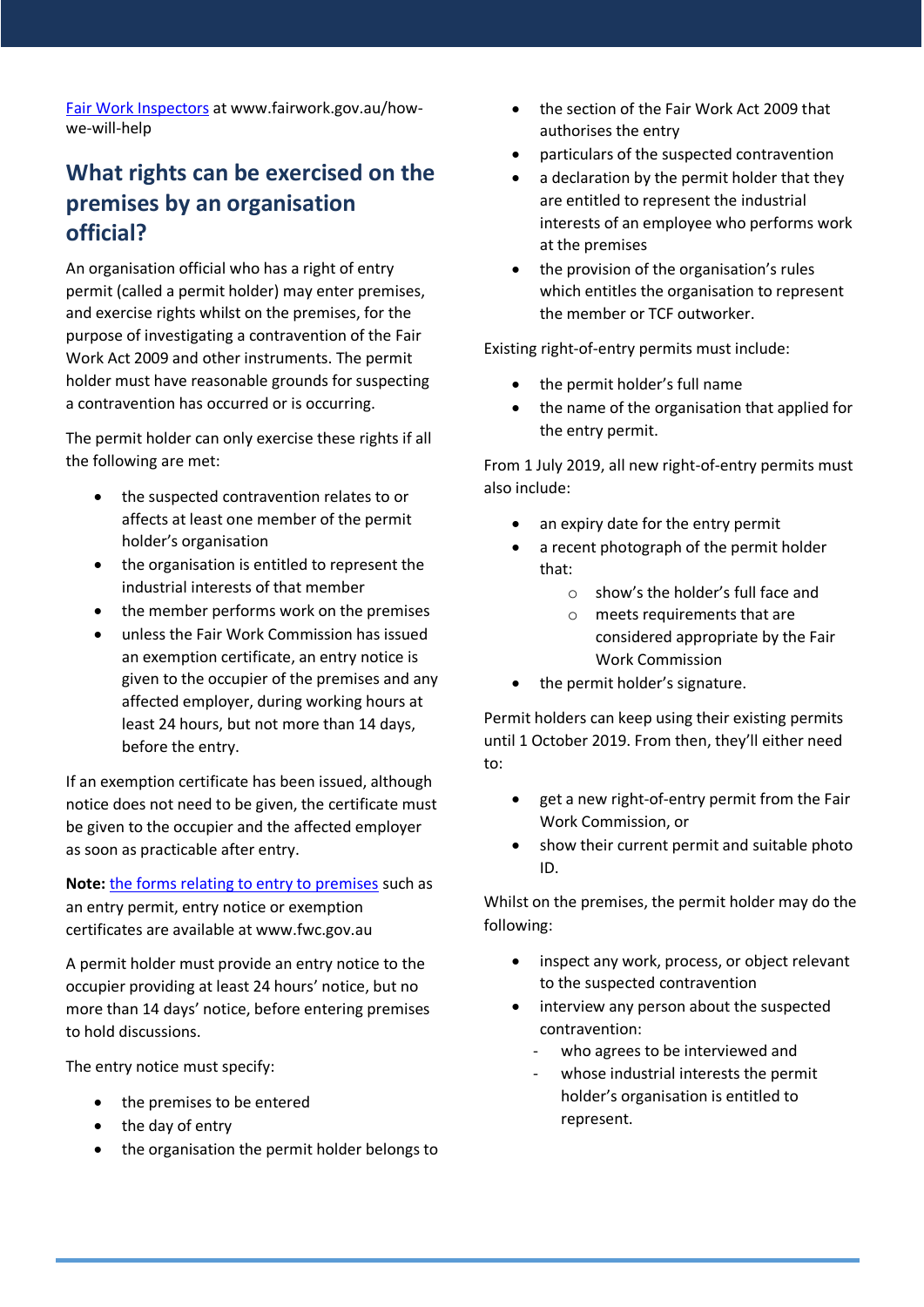A permit holder must not enter any part of a premises that is mainly used for residential purposes.

An organisation official is not authorised to remain at a premises if they fail to:

- comply with any reasonable request by the occupier of the premises to:
	- comply with a workplace health and safety (WHS) or occupational health and safety (OH&S) requirement that applies
	- take a particular route to reach a particular room or area
	- show their permit, if requested by the occupier of the premises or an affected employer, or when seeking records as set out below. Fair Work entry permits issued from 1 July 2019 will include a photo. Permit holders can keep using their existing permits after that date. From 1 October 2019, they will either need to get a new permit, or show suitable photo ID with their permit.

A permit holder may be able to enter premises, or exercise certain rights on premises, if the right is conferred by a Commonwealth, State or Territory workplace health and safety law.

[For more information,](https://www.fwc.gov.au/) or to check if an organisation official holds a current and valid Fair Work permit or federal Work, Health and Safety permit, visit www.fwc.gov.au

Visit www.fairwork.gov.au/websiteinformation/related-sites to find your local State or Territory [workplace health and safety body](http://www.fairwork.gov.au/website-information/related-sites)

[For more information,](https://www.fwc.gov.au/) visit www.fwc.gov.au

### **What records can be accessed?**

Whilst on the premises, the permit holder may require the occupier or affected employer to allow the permit holder to inspect, and make copies of, any record or document that is directly relevant to the suspected contravention, and that:

- is kept on the premises
- is accessible from a computer kept on the premises.

A permit holder may give a written notice to an affected employer requiring them to produce, or provide access to, a record or document that is directly relevant to the suspected contravention on a later day or days specified in the notice.

The notice must:

- be provided on the premises or within five days of the entry to the premises
- allow at least 14 days from the date of the notice for the records or documents to be provided.

However, records relating solely to employees who are not members of the permit holder's organisation may only be accessed with the written consent of those non-members, or by order of the Fair Work Commission.

The Fair Work Act 2009 provides generally that information or documents collected in the course of investigating a suspected contravention can only be used or disclosed in relation to the investigation or rectifying the suspected contravention. However, there are some other limited circumstances where the disclosure is allowable.

These include where the disclosure is:

- necessary to lessen or prevent a serious threat to an individual or the public's health and safety
- necessary for crime investigation, prevention, prosecution, or for the enforcement of proceeds of crime legislation
- necessary for the investigation of other unlawful activity or improper conduct
- necessary to protect the public revenue
- necessary for the preparation of court proceedings
- required or authorised by or under law
- with the consent of the individual.

Further, the use or disclosure of information or documents collected is strictly controlled subject to the above exceptions and is regulated under the Privacy Act 1988.

Finally, an affected employer is not required to produce, or provide access to, a record or document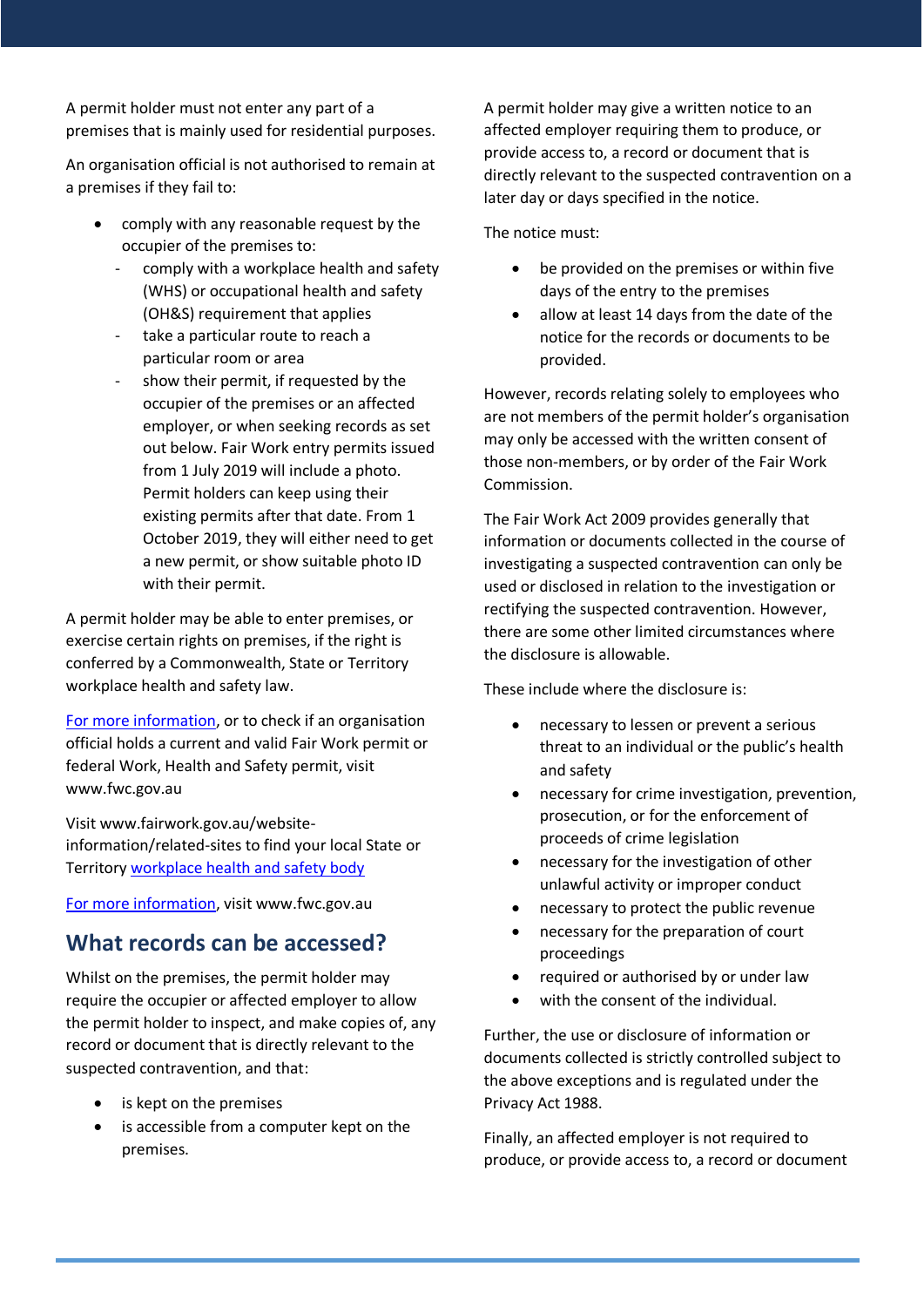if this would contravene a Commonwealth or State or Territory law.

## **Can an organisation official hold discussions with employees at the workplace?**

An organisation official who is a permit holder may enter premises to hold discussions with one or more employees:

- who perform work on the premises
- whose industrial interests the permit holder's organisation is entitled to represent
- who wish to participate in those discussions

A permit holder may only enter premises during working hours and may hold discussions only during mealtimes or other breaks.

A permit holder must hold discussions or conduct interviews in rooms or areas of the premises agreed to with the occupier of the premises. If an agreement can't be reached the discussions or interviews may be held in the room or area that is provided by the occupier for taking meals or other breaks.

There are specific provisions that apply to the provision of accommodation and transport for permit holders travelling to remote locations. See sections 521A-D of the Fair Work Act 2009 for more information.

### **What can permit holders and employers not do?**

The Fair Work Act 2009 sets out certain rights and obligations of both permit holders and employers in relation to right of entry provisions.

A permit holder must not:

- intentionally hinder or obstruct any person or otherwise act in an improper manner when exercising or seeking to exercise their rights
- misrepresent themselves by intentionally or recklessly giving the impression they are authorised to do things they are not authorised to do.

An employer (or other person) must not:

- refuse or unduly delay entry to a permit holder's entitled to enter the premises
- refuse or fail to comply with a permit holder's request to produce or provide access to records or documents
- intentionally hinder or obstruct a permit holder who is exercising their right of entry power
- misrepresent themselves by intentionally or recklessly giving the impression they are authorised to do things they are not authorised to do.

## **What can be done if there are right of entry contraventions?**

A person, such as an employer, occupier of a premises, workers, or organisation officials who believe that the right of entry provisions have been contravened can contact the Fair Work Commission for assistance.

The Fair Work Commission can deal with a dispute about right of entry, including by arbitration. In dealing with the dispute, the Fair Work Commission may make any order it considers appropriate, including by making one or more of the following orders:

- an order to suspend or revoke an entry permit
- an order to impose conditions on entry permits
- an order about the future issue of entry permits to one or more persons.

The Fair Work Ombudsman may inquire into or investigate right of entry complaints. Penalties can apply for proven contraventions of right of entry laws.

If you are in the building and construction industry, the Australian Building & Construction Commission (ABCC) may investigate and seek penalties for right of entry contraventions[. Contact the ABCC](http://www.abcc.gov.au/) on 1800 003 338 or online at www.abcc.gov.au

Right of entry provisions are provided for by sections 481–521 of the Fair Work Act 2009.